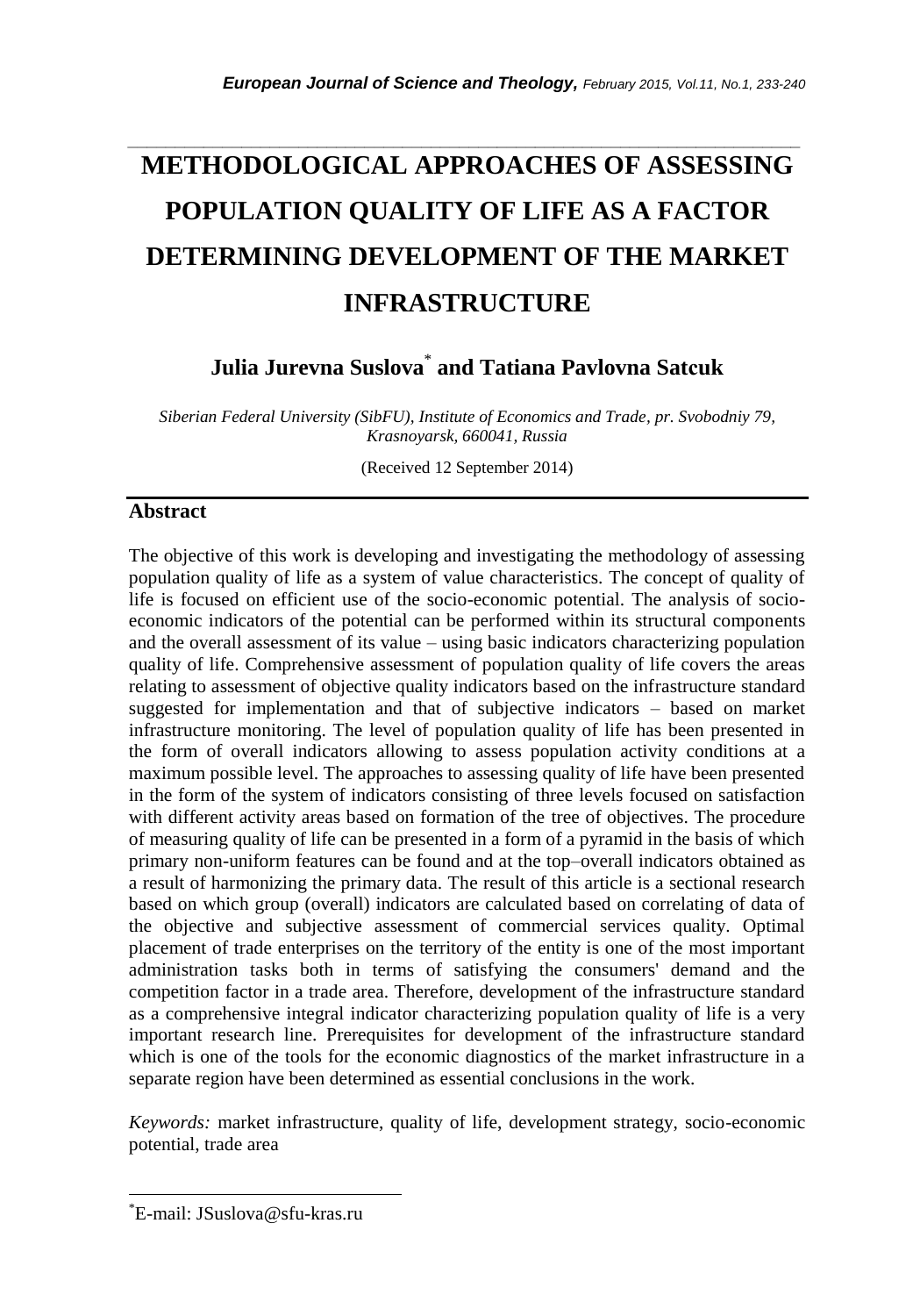# **1. Introduction**

Currency of the research issue chosen is conditioned by the need in grounding the indicators of socio-economic development of territories determining population quality of life and their comparison with the results of the analysis of external conditions which establishes the base for forming the scientifically proven concept of the research [1, 2].

When developing the strategic development objectives and the mechanism for implementation of the concept 'population quality of life' it is necessary, first of all, to focus on efficient use of the socio-economic potential assessment of which is one of the most important tasks [3].

The initial stage of creating the development strategy is the stage of collecting and analyzing the data of socio-economic development of the region including the analysis of influence of internal (population quality of life, condition and efficient use of the socio-economic potential, economic and ecological situation, control system condition etc.) and external factors (interests of different management and business entities). The analysis of socio-economic indicators of the potential can be performed within its structural components, and the overall assessment of its value – using basic indicators characterizing population quality of life.

For the purposes of the analysis of socio-economic development of regions, strategic monitoring of its condition and timely detection of problems the system of indicators should eventually come to a single (comprehensive) indicator through measuring the value of which we can estimate development rates and line and perform a comparative analysis of regional economics. We consider that such a comprehensive indicator is the indicator of population quality of life which is taken into account when estimating the infrastructure standard [4, 5, *Concept of development of the consumer market in Krasnoyarsk for the years 2006–2010*, Resolution of the Krasnoyarsk city administration of 25.09.2006, No. 793].

Quality of life is considered as a system of value characteristics of life activities of individuals (social groups, strata, households etc.) as well as conditions for their implementation. It is connected not only with satisfaction of population physiological needs (food, rest, safety etc.) but also with possibility of its implementation in spiritual communication, self-realization and other types of life activities. At the same time quality of life is characterized by freedom in development of a separate person and society, satisfaction of a person with conditions of life, social relations and environment [2, 3, 6].

## **2. Methodology**

The comprehensive assessment of population quality of life should cover two areas: assessing objective quality indicators based on the infrastructure standard suggested for implementation; and measuring subjective population quality of life based on market infrastructure monitoring using specially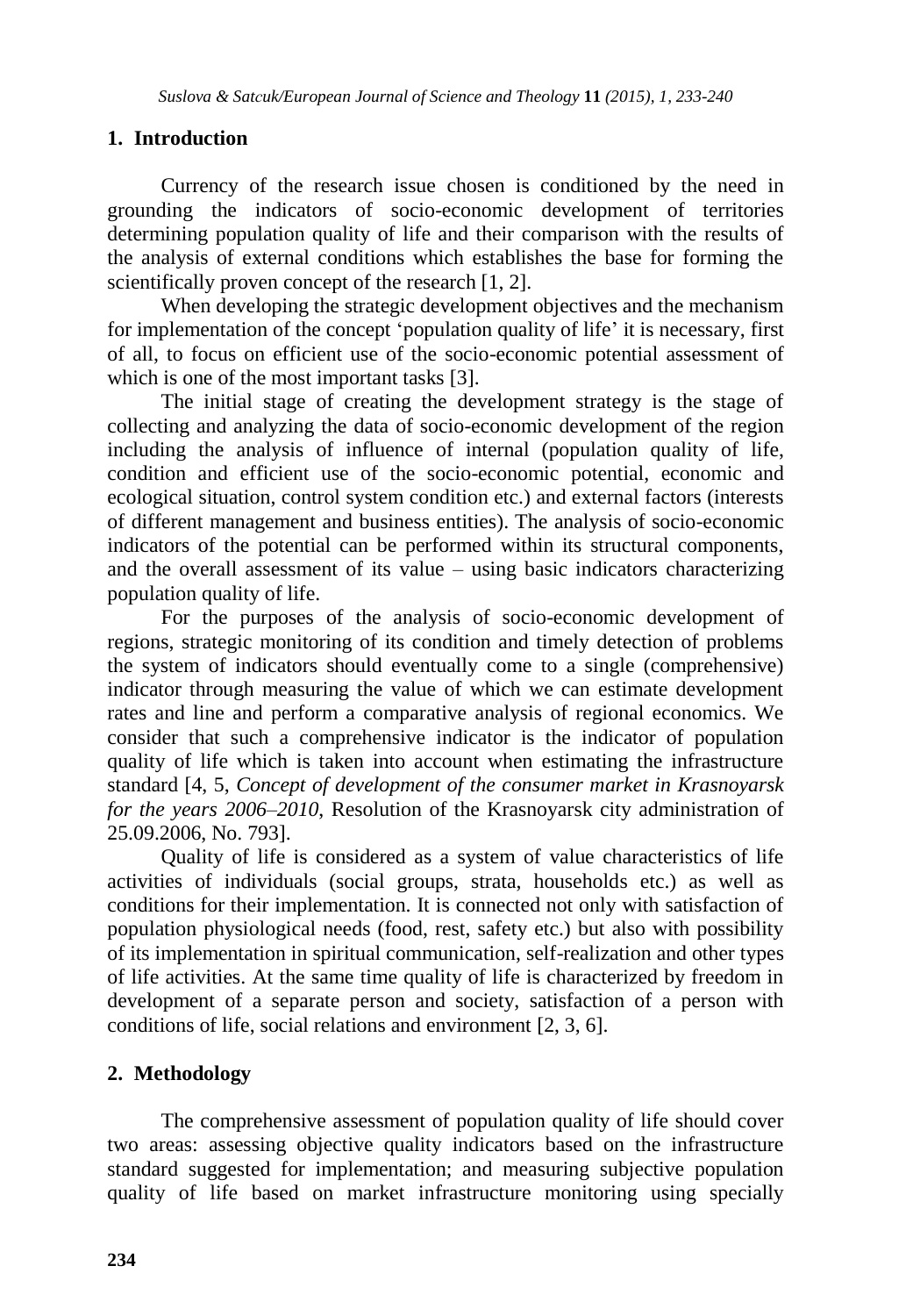designed questionnaires. Use of these measures as a whole will allow obtaining not only assessment of quality of life using statistical indicators but also detecting hidden causes for population dissatisfaction. To perform the comprehensive assessment of population quality of life the relevant methodology shown in Figure 1 has been suggested [3-5].



**Figure 1**. Methodology of comprehensive assessment of population quality of life.

To comprehensively assess the level of population quality of life it is necessary to present it in the form of overall indicators allowing to assess conditions of population life activities at a maximum possible level. Thus, the procedure of changing quality of life can be presented in a form of a certain pyramid based on which primary non-uniform features can be found presented in multitype scales of different levels and at the top – overall indicators obtained as a result of harmonizing the primary data. The system of indicators for objective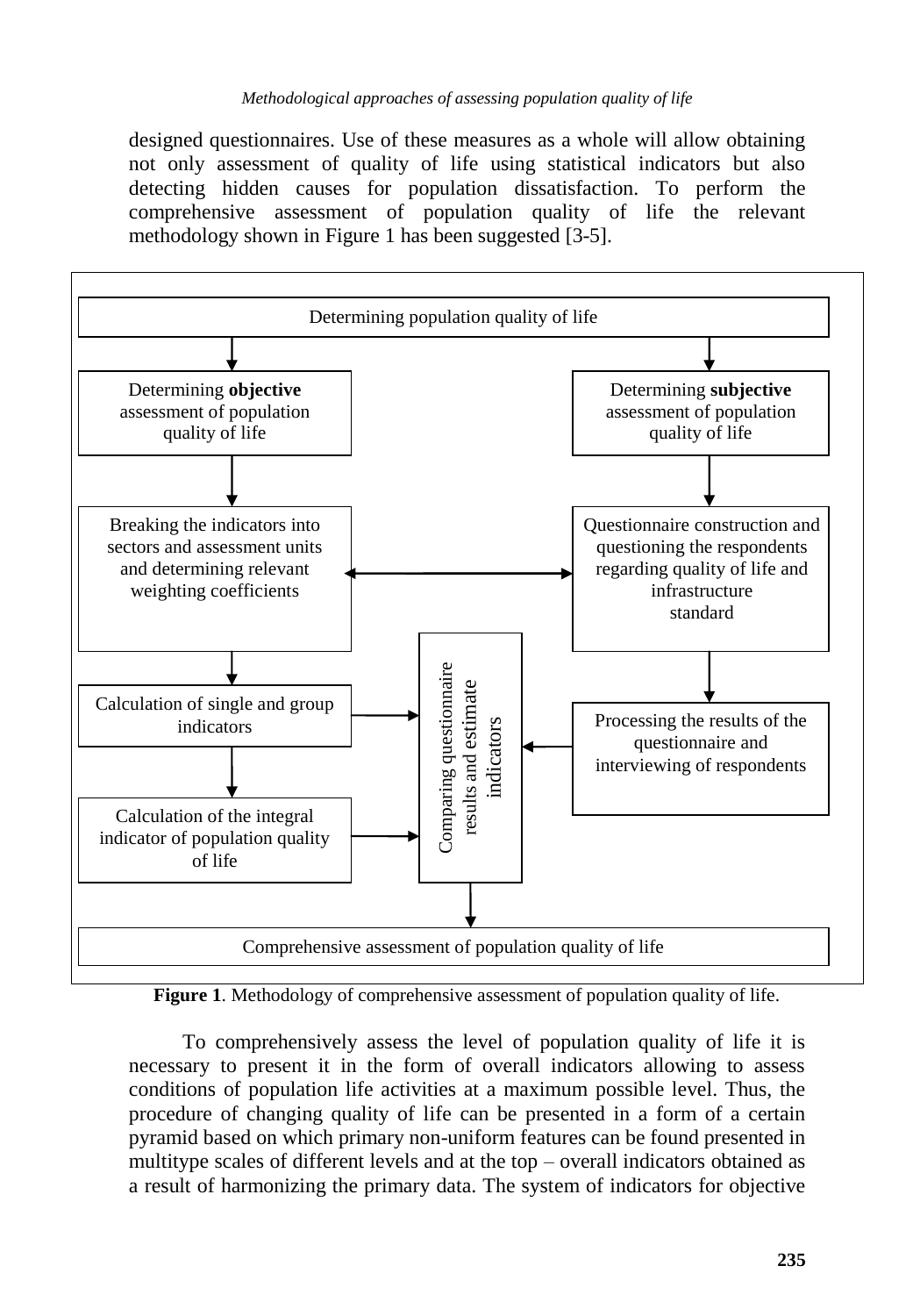assessment of population quality of life consists of three levels shown in Figure  $2<sup>2</sup>$ 

![](_page_3_Figure_2.jpeg)

**Figure 2**. Levels of assessment of population quality of life.

Group indicators ensure satisfaction of a person with different areas of life based on formation of the tree of objectives and include the following assessment indicators: population employment, population income and expenditures, condition of education, health care, social security, culture and leisure, consumer market and sphere of services, housing and utilities sector, economic development, environment and public safety.

The basis for comparison of estimate indicators for quality of life is mean value for the region for each time period analyzed. The assessment of single indicators of quality of life is performed using the following linear dependence: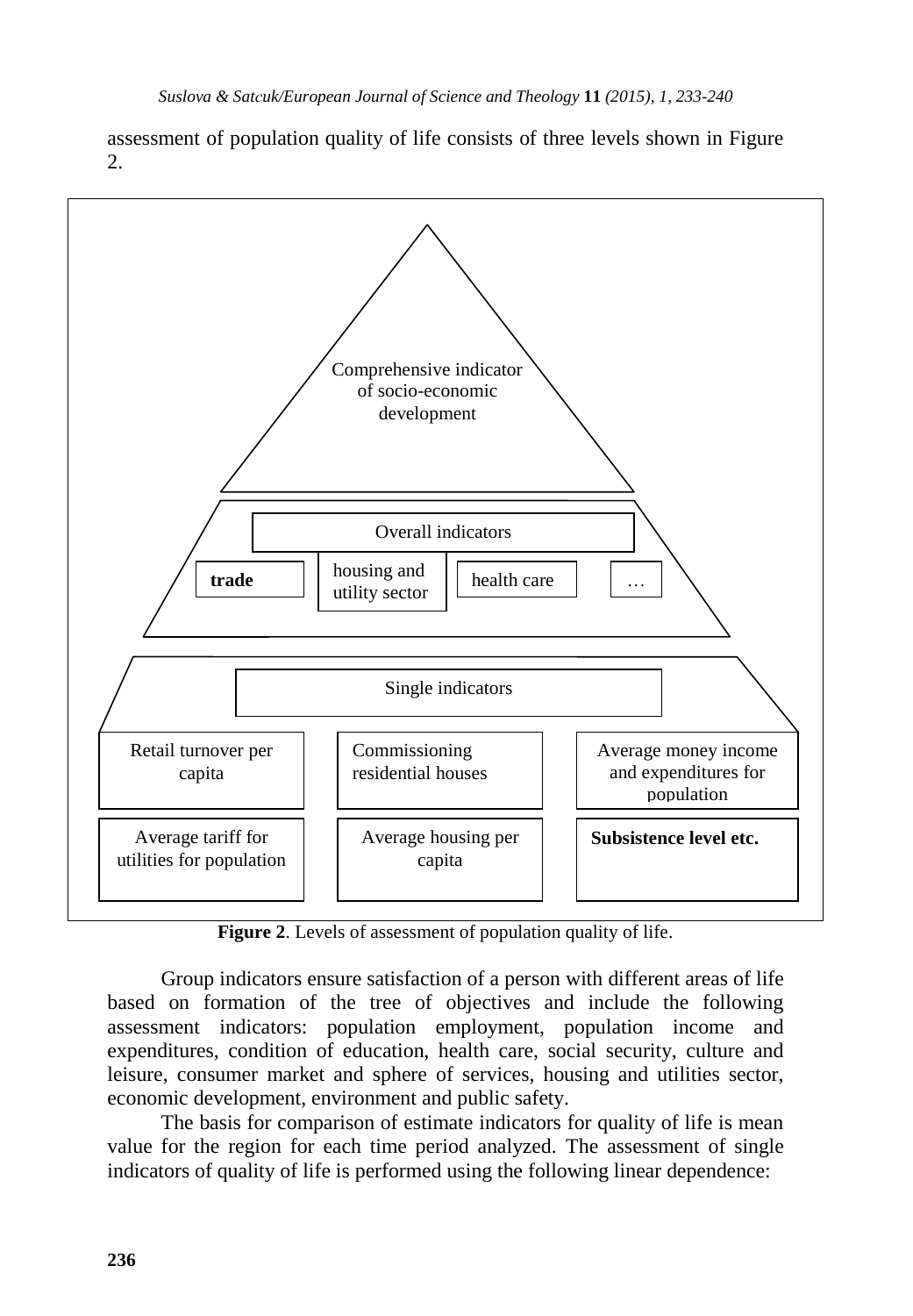*Methodological approaches of assessing population quality of life*

$$
Q_i = \frac{P_i}{P_{ri}}\tag{1}
$$

where  $Q_i$  – value of the single indicator of population quality of life, unit;

 $P_i$  – value of the indicator for quality of life in a region, unit;

 $P_{ri}$  – mean value of the indicator for quality of life in a region, unit.

#### **3. Results**

To identify single indicators of quality of life by the level of their influence on the quality process it is suggested to divide them into two groups:

- indicators describing positive processes, i.e. the higher the indicator value is the higher the indicator of population quality of life is assessed;
- indicators describing negative processes, i.e. the lower the indicator value is the lower the indicator of population quality of life is assessed and they refer to the category of unfavourable ones.

| Objective/<br>subjective<br>assessment         | Comprehensive<br>indicator | Group<br>indicators  | <b>Conclusions</b>                                                                |
|------------------------------------------------|----------------------------|----------------------|-----------------------------------------------------------------------------------|
| Quality of life of<br>population as a<br>whole | Coincide                   |                      | Additional researches are<br>not required                                         |
| Assessment by<br>areas of activities           |                            | Coincide             |                                                                                   |
| Quality of life of<br>population as a<br>whole | Coincide                   |                      | Specific analysis of the<br>aspects of life activities is<br>required             |
| Assessment by<br>areas of activities           |                            | Does not<br>coincide |                                                                                   |
| Quality of life of<br>population as a<br>whole | Does not coincide          |                      | Additional researches for<br>problem specification are<br>required                |
| Assessment by<br>areas of activities           |                            | Coincide             |                                                                                   |
| Quality of life of<br>population as a<br>whole | Does not coincide          |                      | Revision of the system of<br>indicators and additional<br>researches are required |
| Assessment by<br>areas of activities           |                            | Does not<br>coincide |                                                                                   |

**Table 1**. Matrix of comparing group and subjective indicators of various aspects of population life activities.

Initially all single indicators are calculated based on which values of group indicators are determined and then the comprehensive indicator of population quality of life is calculated. One of the most essential and key issues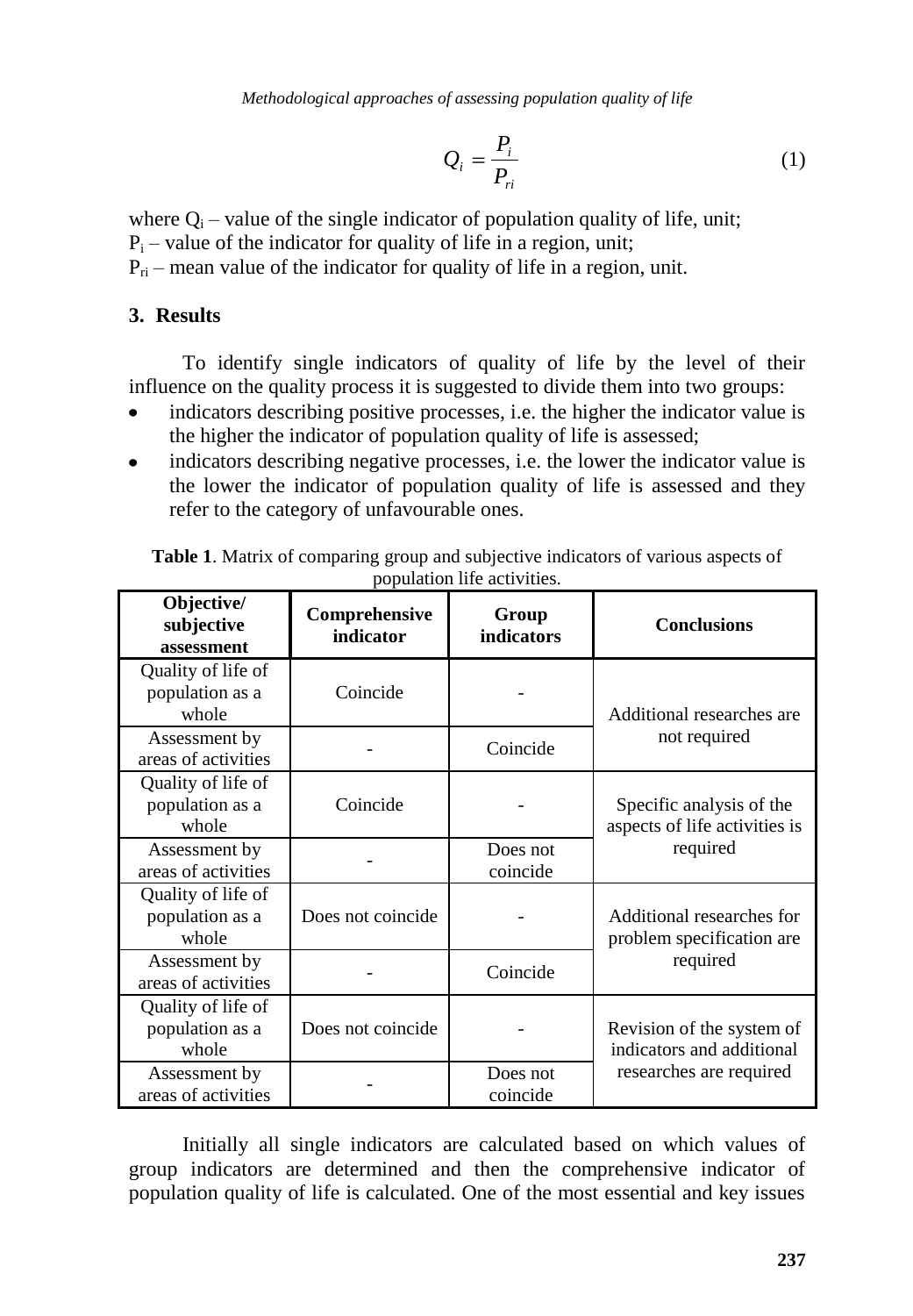of change in subjective population quality of life is the issue of choosing the main criterion for assessing quality of life by a person or household which would be rather clear and unambiguously acceptable. The latter is especially important so that we could speak about identity of results recorded in the course of work. Therefore the sectional research has been suggested in the article through which group (overall) indicators are calculated which is determined by the possibility of comparing data of the objective and subjective assessment. The comprehensive indicator – subjective indicator of quality of life, relevant group and subjective indicators of various aspects of life activities of population are compared separately in the form of a matrix shown in Table 1.

It is necessary to note that the specified options are rather relative as the objective assessment is given in comparison with the mean one in the region. Thus, if quality of life in a region as a whole is low the discrepancy between the estimates and data obtained as a result of researches will be accordingly large. One of possible solution of the problem is searching a new basis for comparison of the indicator used in calculations or creation of new indicators one of which is the infrastructure standard characterizing both population quality of life and possibilities of strategic intervention in regional economics. Thus, determining population quality of life is the prerequisite for development of the infrastructure standard which is one of the tools for economic diagnostics of the market infrastructure of the city [1, 2].

#### **4. Discussion**

Relative identity of this concept to the concept 'trade area' which is understood as the system of interrelated components including: trade enterprises, consumers and the infrastructure servicing them allow making a conclusion that the trade area is the core of the market infrastructure. It is limited by the geographic scope of the territory and is aimed at satisfying population needs in different goods and services. Upon achieving the objective set the quality living standard of population is increased and trade enterprises gain profit allowing them to successfully develop [7-14].

This area has a number of advantageous features main of which include high dynamism, spatial segmentation, high rate in capital turnover, predominance of small and medium-sized enterprises, running key operations in conditions of mutual contact relations with consumers [15].

Trade as control object is a complex developing economic system with a number of different connections, relations and components. Peculiarities of this area important to control include multiplicity and wide variety of trade enterprises and organizations of different forms of ownership as well as probabilistic nature of a number of processes (demand, purchase and consumption etc.).

Optimal placement of trade enterprises on the territory of the entity is one of the most important administration tasks both in terms of satisfying the consumers' demand and the competition factor in a trade area. Therefore,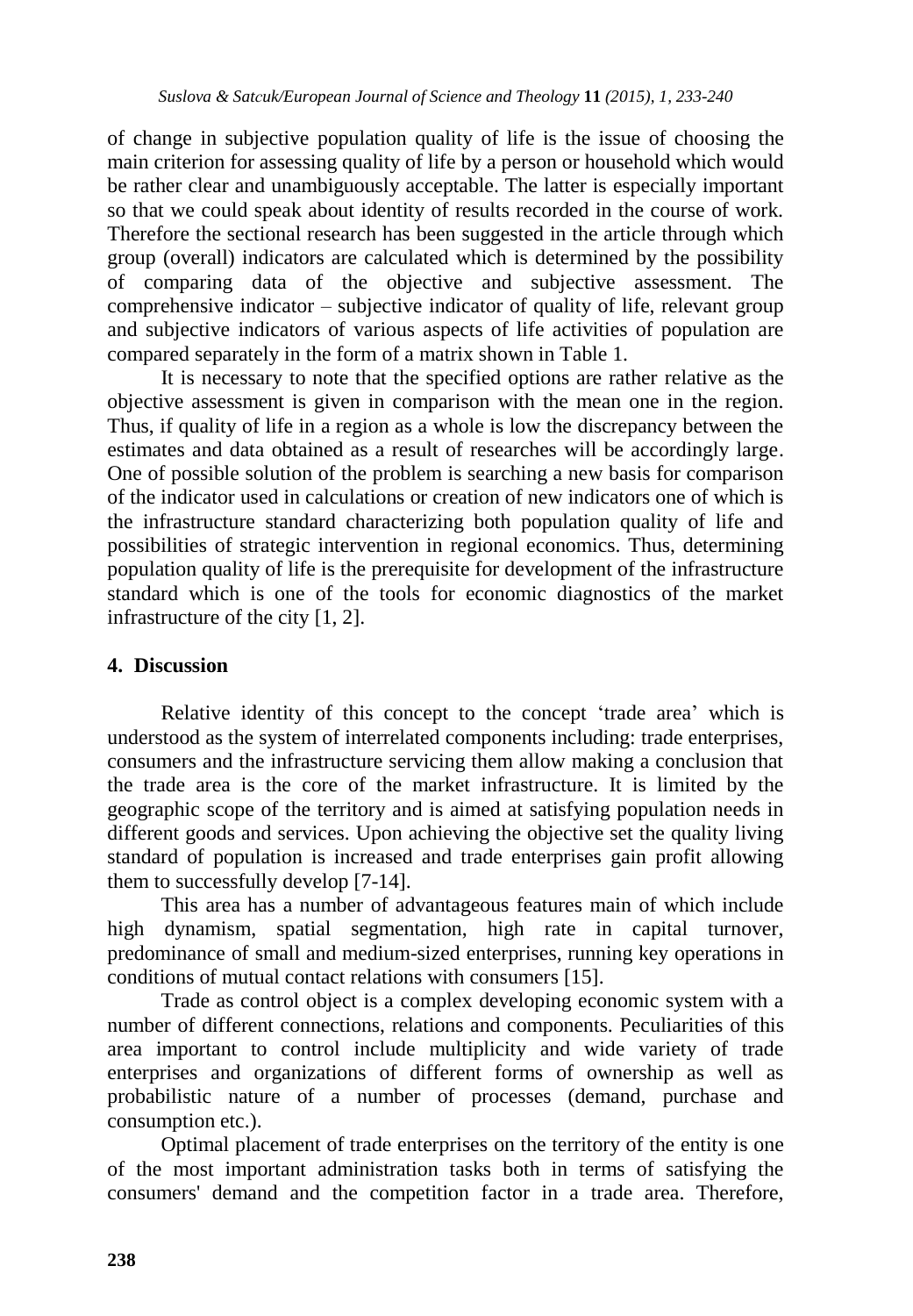development of the infrastructure standard as a comprehensive integral indicator characterizing population quality of life is a very important research line [16].

The main role in regulation of trade development is to retain the stable balance of interests of business entities. Therefore, the main regulation method is management by objectives [17].

# **5. Conclusions**

Thus, target comprehensive programs as the most efficient method for regulation of the market infrastructure perform functions of integration of government, public and individual interests and relations, concentration of resources to implement economic projects. Implementation of infrastructure programs creates conditions for essential changes in population quality of life through the trade area which predetermines both development of industry and economics and solution of social tasks and contributes to satisfaction of population needs. Development of the target program in the trade area facilitating development of the market infrastructure requires relevant methodological and normative support based on the indicators of field researches, primary and secondary information about the condition and development of city trade which can be the subject for further researches. The obtained results of assessing population quality of life based on determining the infrastructure standard determine the level of development of the trade enterprise network, namely: presence and building density of trade enterprises of the city, stable development of the market infrastructure, number of trading facilities per 1000 inhabitants, distribution of the number of enterprises within allocated microareas and their grouping by zonation of the regions. These researches were conducted yearly from 2008 to 2013 and are the results of the research work on the market infrastructure. Restrictions of researches in identifying methodological approaches to assessing population quality of life are budget and time (static and dynamic) restrictions which facilitate development of the market infrastructure of a certain region. It is especially important to note the absence of adopted infrastructure standards determining specificity of development of the sector and separate regions which allows considering them as a subject for further researches. When determining the prospects for development and placement of trading facilities it is necessary to take into account actual availability and the level of network support for population, typological network structure, population demand for trade services, peculiarities and prospects of regional development which is eventually reflected on increased level of population quality of life.